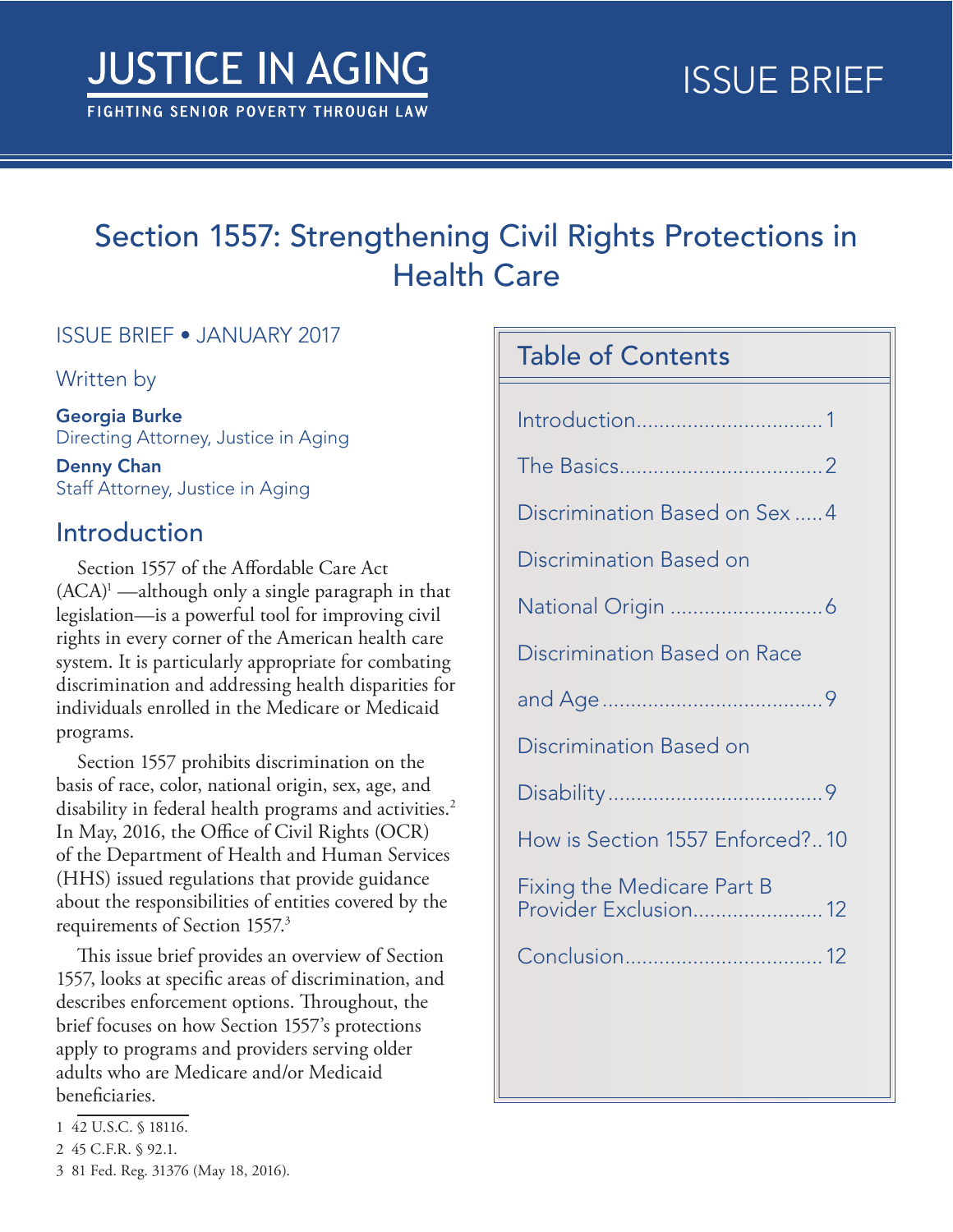<span id="page-1-0"></span>As with the rest of the ACA, significant uncertainty exists about possible legislative or regulatory changes to Section 1557 and about agency enforcement priorities in coming years.<sup>4</sup> Further, a recent nationwide preliminary injunction issued by a Federal District Court in Texas prohibits the HHS Office of Civil Right from enforcing those portions of the Section 1557 implementing regulations that specifically address discrimination based on transgender status and termination of pregnancy.5 The regulations issued by HHS, however, remain on the books, and many entities have already taken significant steps toward compliance. Immediately after the issuance of the injunction, HHS announced that enforcement will continue on all other aspects of the law not covered by the injunction. $^6$ 

This brief has two goals. First, it provides practical guidance to advocates about how Section 1557 protections apply to Medicare and Medicaid beneficiaries.

Second, it gives policy makers an understanding of the concrete ways that Section 1557 protections can address health disparities. Stark health disparities exist across race, gender, and poverty lines, and older adults are no exception. For example, a larger share of Black and Hispanic Medicare beneficiaries report fair or poor health status than white beneficiaries.7 Similarly, Black and Hispanic adults age 65 and older are almost twice as likely as white older adults to develop diabetes.8 Section 1557 is an important part of the arsenal to combat health disparities such as these, and improve health care delivery.

# The Basics

### What discrimination is prohibited?

Section 1557 prohibits discrimination against protected classes by incorporating existing protections under civil rights laws and applying them directly to the health care context. Specifically, Section 1557 applies:

- Title VI of the Civil Rights Act of 1964 (barring discrimination on the basis of race, color, and national origin, including discrimination based on language ability for limited English proficient individuals<sup>9</sup>);
- Title IX of the Education Amendments of 1972 (barring discrimination based on sex);
- The Age Discrimination Act of 1975 (barring discrimination based on age); and
- Section 504 of the Rehabilitation Act of 1973 (barring discrimination based on disability).

Section 1557 states that no one shall be "excluded from participation in, be denied benefits of, or be subjected to discrimination under, any health program or activity," on the basis of membership in one of these protected classes.10 The commentary to the regulations explains that Section 1557 may be used

- 6 HHS Office of Civil Rights, Notice of Preliminary Injunction Against Enforcement of Section 1557 Rule Provisions on Gender Identity and Termination of Pregnancy (Jan. 3, 2017).
- 7 Kaiser Family Foundation, *Profile of Medicare Beneficiaries by Race and Ethnicity*, March 9, 2016, available at: [http://kff.org/medicare/](http://kff.org/medicare/report/profile-of-medicare-beneficiaries-by-race-and-ethnicity-a-chartpack/) [report/profile-of-medicare-beneficiaries-by-race-and-ethnicity-a-chartpack/.](http://kff.org/medicare/report/profile-of-medicare-beneficiaries-by-race-and-ethnicity-a-chartpack/)
- 8 Centers for Disease Control and Prevention, *The State of Aging and Health in America*, 2013, Figure 2, available at: [http://www.cdc.](https://www.cdc.gov/aging/pdf/state-aging-health-in-america-2013.pdf) [gov/aging/pdf/state-aging-health-in-america-2013.pdf](https://www.cdc.gov/aging/pdf/state-aging-health-in-america-2013.pdf).

<sup>4</sup> While Section 1557 is unlikely to be included in an ACA repeal bill that goes through the budget reconciliation process due to Congressional budgetary rules, the HHS may develop different interpretations or have different enforcement priorities regarding Section 1557 in the coming months.

<sup>5</sup> *Franciscan Alliance, Inc. v. Burwell*, Civil Action No. 7:16-cv-00108-O (N.D. Tex.), Preliminary Injunction (Dec. 31, 2016), available at [http://premiumtaxcredits.wikispaces.com/file/view/Franciscan%20Alliance%20PI%20order.pdf/602930830/Franciscan%20](http://premiumtaxcredits.wikispaces.com/file/view/Franciscan%20Alliance%20PI%20order.pdf/602930830/Franciscan%20Alliance%20PI%20order.pdf) [Alliance%20PI%20order.pdf.](http://premiumtaxcredits.wikispaces.com/file/view/Franciscan%20Alliance%20PI%20order.pdf/602930830/Franciscan%20Alliance%20PI%20order.pdf)

<sup>9</sup> *Lau v. Nichols*, 414 U.S. 563 (1974).

<sup>10</sup> 42 U.S.C. § 18116.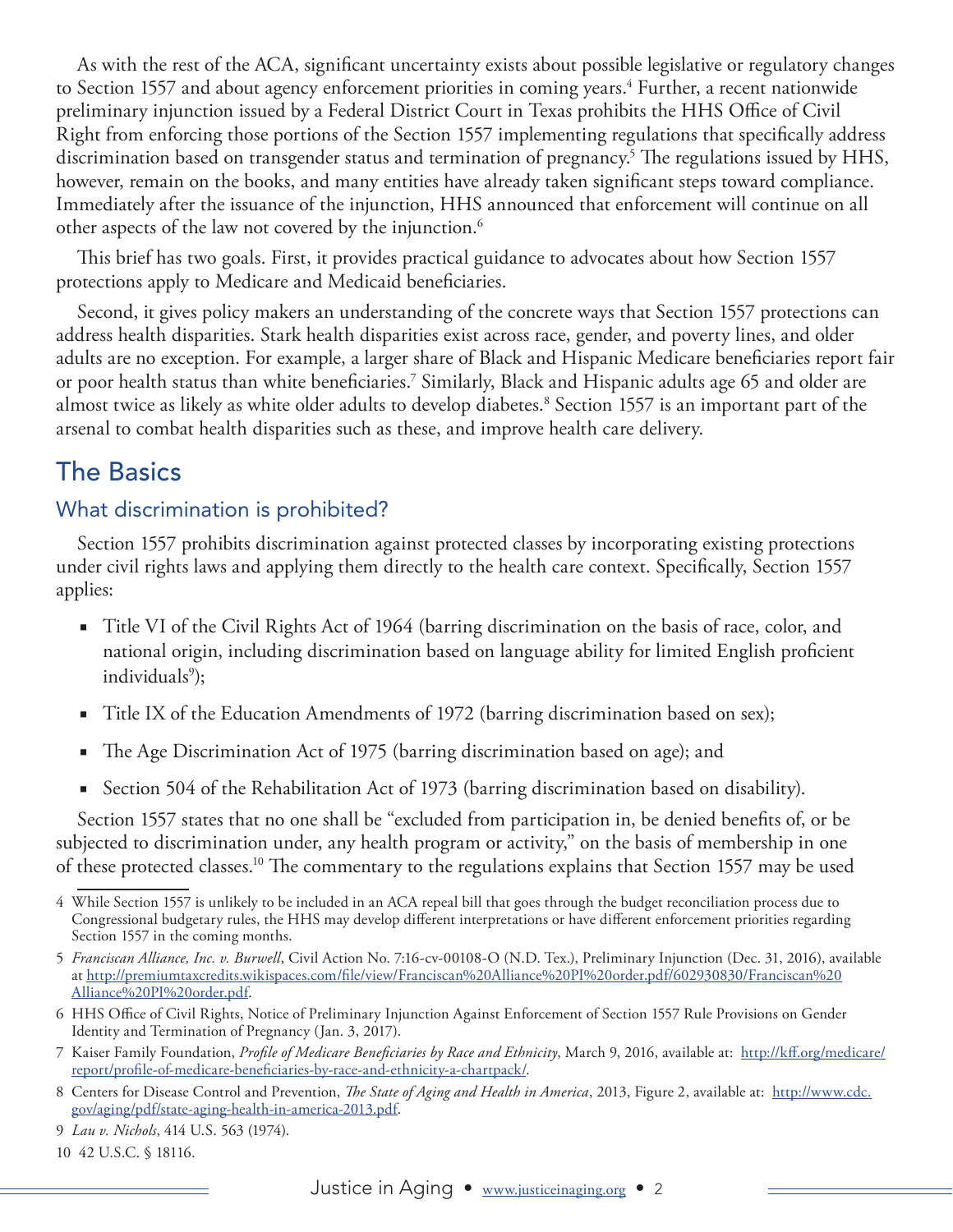to combat intersectional discrimination, i.e. discrimination that affects people who belong to multiple protected classes, e.g. an older woman of color who is discriminated against on the basis of age, sex, and race.<sup>11</sup>

### Who is subject to Section 1557's prohibition?

The anti-discrimination mandate of Section 1557 applies to all health programs and activities, any part of which receives Federal financial assistance.12 It also applies to all federal agencies established under Title 42 of the U.S. Code, including HHS and the Social Security Administration (SSA).

In addition, for purposes of Section 1557, a health program or activity is defined as the provision or administration of health-related services, health-related insurance coverage, or other health-related coverage, and the provision of assistance to individuals in obtaining health services or coverage. Many health providers—assuming they receive Federal financial assistance—who interact with older adults would likely be subject to Section 1557, including pharmacies, skilled nursing facilities, durable medical equipment vendors, non-emergency medical transportation (NEMT) companies, behavioral health providers, and many more.

Many of the programs and activities that interface with low-income seniors are covered entities under Section 1557, including:

- HHS, including the Centers for Medicare and Medicaid Services (CMS), and the Medicare-Medicaid Coordination Office (MMCO);
- Health programs and activities administered by HHS;
- Federal marketplaces and state-based marketplaces;
- Medicare Advantage Plans, Medicare Part D Plans, and Dual Eligible Demonstration Plans; and
- State Medicaid programs, and State Medicaid Managed Care Plans.

The final regulations to Section 1557 make clear that HHS has retained the "carve out" for Medicare Part B providers, meaning that physicians receiving *only* Medicare Part B payments are not covered under Section 1557. For a more extensive discussion on the Part B exclusion and advocacy opportunities, please refer to the enforcement section.

#### **A Special Note about Contractors**

The rule clarifies the distinction between covered entities that receive federal funds and contractors that deliver services on behalf of those covered entities. Contractors, if they receive no other federal financial assistance from other sources, do not have direct liability under Section 1557. The covered entity, however, is liable if its contractor fails to comply with Section 1557 requirements.13 Importantly, the final rule prohibits covered entities from contracting away their Section 1557 non-discrimination obligations.

<sup>11</sup> 81 Fed. Reg. at 31405.

<sup>12</sup> Federal financial assistance is defined as any grant, loan, credit, subsidy or contract, or any other arrangement by which the Federal government provides or otherwise makes available assistance in the form of funds; services of Federal personnel; or real or personal property or any interest in or use of such property, including tax credits and other subsidies under Title I of the Affordable Care Act. 45 C.F.R. § 92.4.

<sup>13</sup> 81 Fed. Reg. at 31383-84.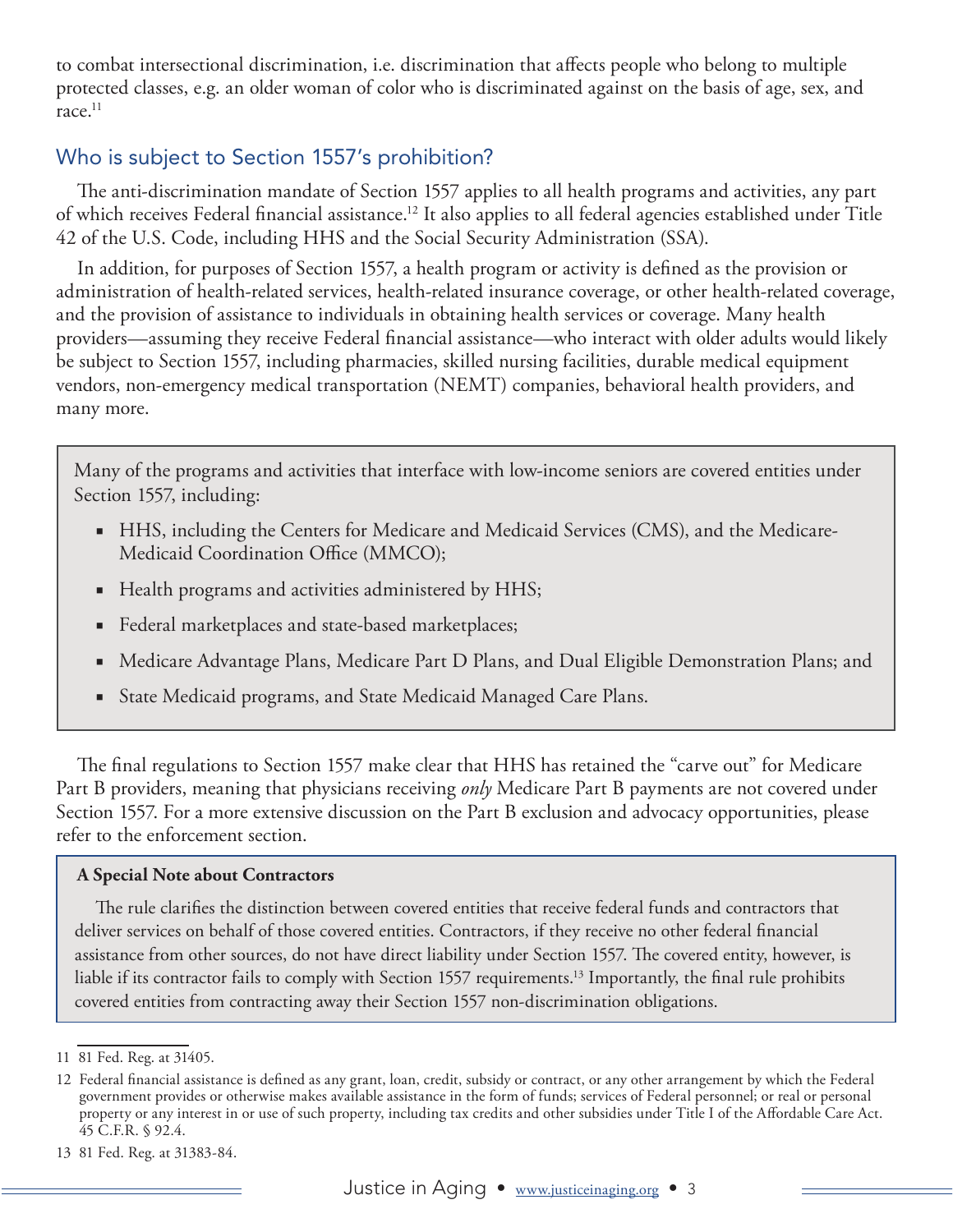<span id="page-3-0"></span>**Example**: Smiling Day Adult Day Health Center is contracted with the State Medicaid Managed Care plan to provide adult day services to low-income older adults. Smiling Day, if it does not receive other Federal financial assistance, is not directly liable under Section 1557 by virtue of the contract with the Medicaid plan; however, the plan is still responsible for ensuring that its contractors, including Smiling Day, comply with its nondiscrimination obligations. If Smiling Day engages in discriminatory conduct toward a protected class, then the managed care plan will be liable.

# Discrimination Based on Sex

Section 1557 newly applies Title IX protections, designed originally around sex discrimination in education, to health care settings. The HHS regulations also break new ground by specifically addressing issues of gender identity, both in the regulations themselves and in the accompanying commentary. The December 31, 2016 federal preliminary injunction arises out of a case challenging the application of Title IX to gender identity.<sup>14</sup> The injunction, which continues until that case is heard and an opinion issued, prohibits HHS from enforcing the regulations that prohibit discrimination based on gender identity or termination of pregnancy. However, the injunction only applies to HHS and those particular provisions. It does not prohibit private enforcement of Section 1557 regulations, or the underlying protections against discrimination based on Title VI of the Civil Rights Act.

### Defining discrimination "on the basis of sex"

In discussing discrimination on the basis of sex, HHS emphasized that such discrimination encompasses:

- Discrimination based on pregnancy, false pregnancy, termination of pregnancy or recovery therefrom, childbirth or related medical conditions.15
- Discrimination based on gender identity, which includes gender expression. Gender identity is defined as an individual's "internal sense of gender, which may be different from an individual's sex assigned at birth and which may be male, female, neither, or a combination of male and female."16
- Discrimination based on sex stereotyping.<sup>17</sup>
- Intersectional discrimination. For example, discrimination that is based on both an individual's gender and also on language or national origin.18

HHS, based on its review of court decisions, declined to explicitly include discrimination based on sexual preference as a basis for a 1557 violation. The agency noted, however, that discrimination based on sex or gender stereotyping in many cases overlaps with sexual orientation discrimination.<sup>19</sup>

### Discriminatory behaviors

The commentary provides guidance on some behaviors that would constitute sex discrimination.

18 81 Fed. Reg. at 31405.

<sup>14</sup> *Franciscan Alliance*, supra note 5.

<sup>15</sup> 45 C.F.R. § 92.4.

<sup>16</sup> 45 C.F.R. § 92.4.

<sup>17</sup> 45 C.F.R. § 92.4.

<sup>19</sup> 81 Fed. Reg. at 31389-90.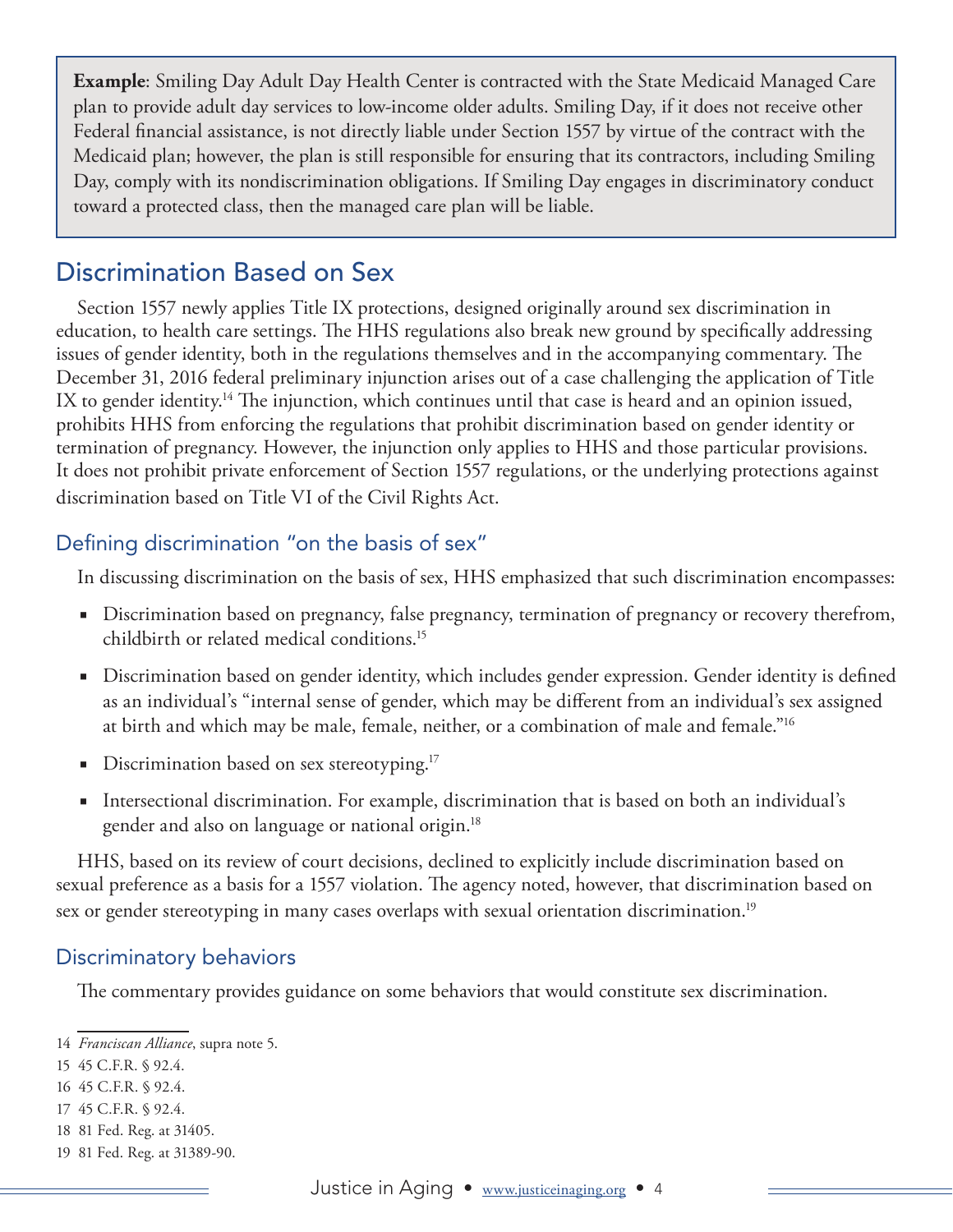- Covered entities must treat individuals consistent with their gender identity.<sup>20</sup> A persistent and intentional refusal to use a transgender individual's preferred name and pronoun and insistence on using those corresponding to the individual's sex assigned at birth constitute illegal sex discrimination if such conduct is sufficiently serious to create a hostile environment.<sup>21</sup> This is the portion of the regulation that the December 31, 2016 injunction addresses.<sup>22</sup>
- Using derogatory language because an individual is unmarried, sexually active, or pregnant if the conduct creates a hostile environment.<sup>23</sup>

#### **Health Providers Must Respect an Individual's Gender Identity**

Mr. Ramsey, a transgender man and a Medicare beneficiary, is recovering from a badly broken hip in a skilled nursing facility near his home. Though Mr. Ramsey has made his gender identity clear, the staff insists on treating him as a woman. They address him using an earlier name that is still found on some of his medical files and frequently make derogatory comments about how he acts and dresses. Mr. Ramsey has complained to the management, but problems continue.

**The staff's actions are creating a hostile environment, violating Mr. Ramsey's rights to protection from discrimination on the basis of sex**. **Mr. Ramsey has multiple ways to enforce these rights, including a private right of action.**

#### Discriminatory coverage

For LGBT Medicare and Medicaid beneficiaries, perhaps the most important part of the 1557 regulations and commentary is the discussion of coverage for transgender health services.

The regulations provide that a covered entity may not deny or limit services ordinarily available to one sex to a transgender individual whose gender is recorded differently.<sup>24</sup> Further, an insurer may not impose additional cost sharing or other limitations or restrictions due to the fact that sex assigned at birth and gender identity are different. For example, a Medicare Advantage plan may not deny coverage of a medically appropriate pelvic examination to a transgender man solely because his gender identification is male. Plans may flag certain procedures or prescription drugs based on their appropriateness for one sex but may not do so in a way that would require a transgender person to repeatedly appeal a denial.<sup>25</sup>

Most significantly, covered entities also may not limit or deny coverage for specific health services related to gender transition if such denial results in discrimination.<sup>26</sup> For example, if an insurer—such as a state Medicaid program—covers medically necessary hysterectomies, but does not cover hysterectomies when medically necessary to treat gender dysphoria, HHS will carefully scrutinize the policy to determine if it is discriminatory.

- 21 81 Fed. Reg. at 31406.
- 22 *Franciscan Alliance*, supra note 5.
- 23 *Id.*
- 24 45 C.F.R. § 92.206.
- 25 81 Fed. Reg. at 31436.
- 26 45 C.F.R. § 92.207(b)(5).

<sup>20</sup> 45 C.F.R. § 92.206.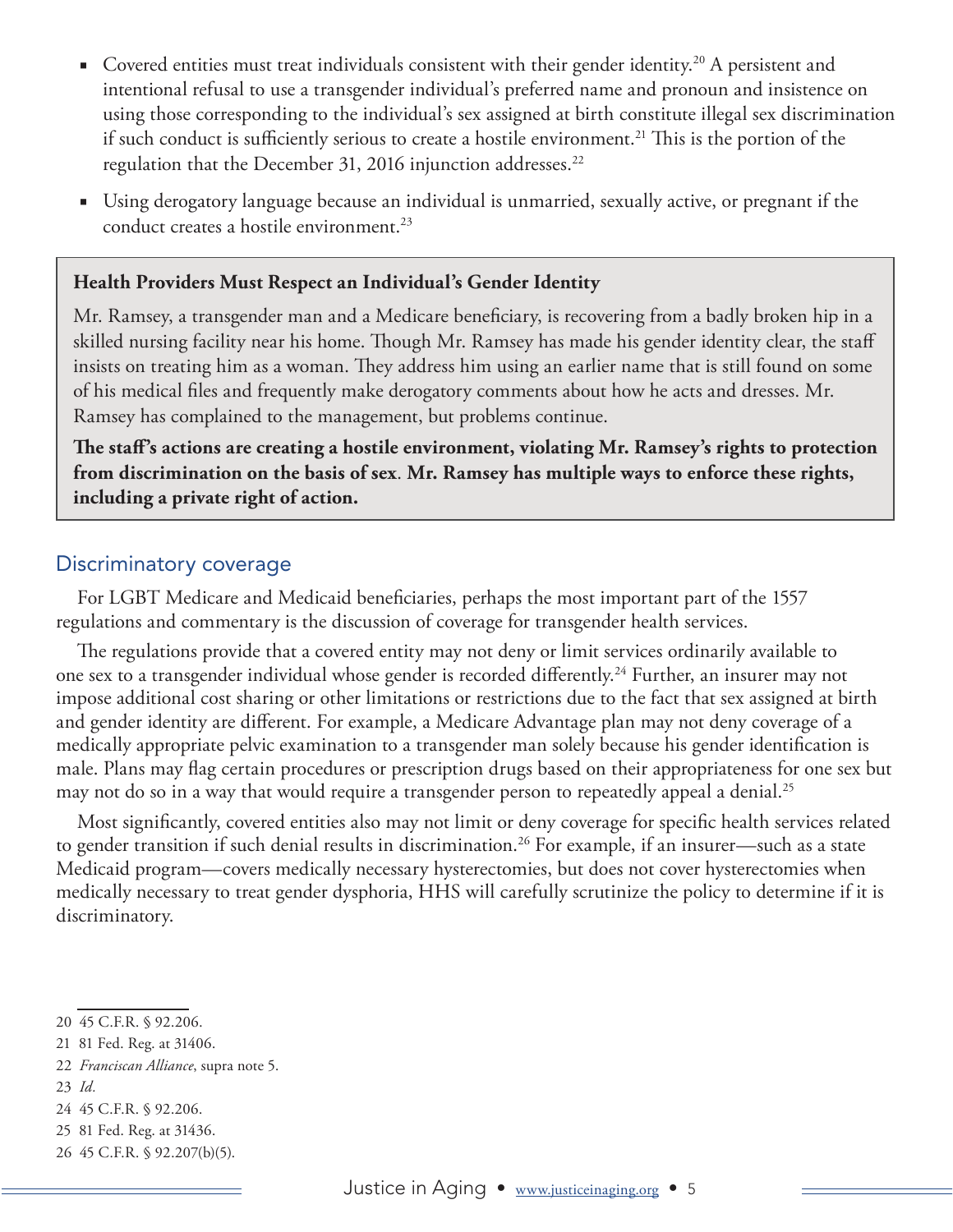#### <span id="page-5-0"></span>**Medicare and Medicaid—Big Changes in Coverage of Transition Services**

Starting in 2013, the Medicare program began covering transition surgeries, with determination of medical necessity on a case-by-case basis. There have been access problems as CMS and Medicare Advantage plans develop appropriate protocols, but some beneficiaries are getting needed services. Currently the majority of state Medicaid programs do not cover transition surgeries and other transition treatments.A

**Section 1557 has the potential to promote expansion in Medicaid coverage of transgender health either through voluntary changes by the states or by actions to enforce the statute and regulations. Such actions do not require federal government enforcement, as they can be brought by individuals.**

A The National Center for Transgender Equality maintains a map showing which states provide coverage, available at: [http://www.](http://www.transequality.org/issues/resources/map-state-health-insurance-rules) [transequality.org/issues/resources/map-state-health-insurance-rules.](http://www.transequality.org/issues/resources/map-state-health-insurance-rules) Many have absolute bars to coverage of any transition services.

# Discrimination Based on National Origin

The Section 1557 regulations are particularly extensive on national origin discrimination, with a detailed discussion of translation and interpretation standards for serving individuals with limited English proficiency (LEP).

## Defining national origin discrimination

The regulations define "national origin" broadly: "The term 'national origin' includes, but is not limited to, an individual's, or his or her ancestor's, place of origin (such as a country), or physical, cultural, or linguistic characteristics of a national origin group."27

It is established law that national origin discrimination encompasses denial of language access.<sup>28</sup> Further, discrimination based on national origin, like discrimination against other protected classes, also includes such practices as giving preferential treatment based on national origin, slurs and other actions that create a hostile environment.

## Providing language access for limited-English proficient (LEP) individuals

The regulations require that "[a] covered entity shall take reasonable steps to provide meaningful access to each individual with limited English proficiency eligible to be served or likely to be encountered in its health programs or activities."29 Because the regulations cover a wide range of entities, HHS decided that bright line tests for what constitutes "meaningful access" would be inappropriate. Instead the regulations give "substantial weight" to "the nature and importance of the health program or activity and the particular communication at issue" to the LEP individual. Other relevant factors may be taken into account, but the only other factor specifically mentioned in the regulations is whether the covered entity has an appropriate language access plan in place. $30$ 

<sup>27</sup> 45 C.F.R. § 92.4.

<sup>28</sup> *Lau*, supra note 9.

<sup>29</sup> 45 C.F.R. § 92.201(a).

<sup>30</sup> 45 C.F.R. § 92.201(b).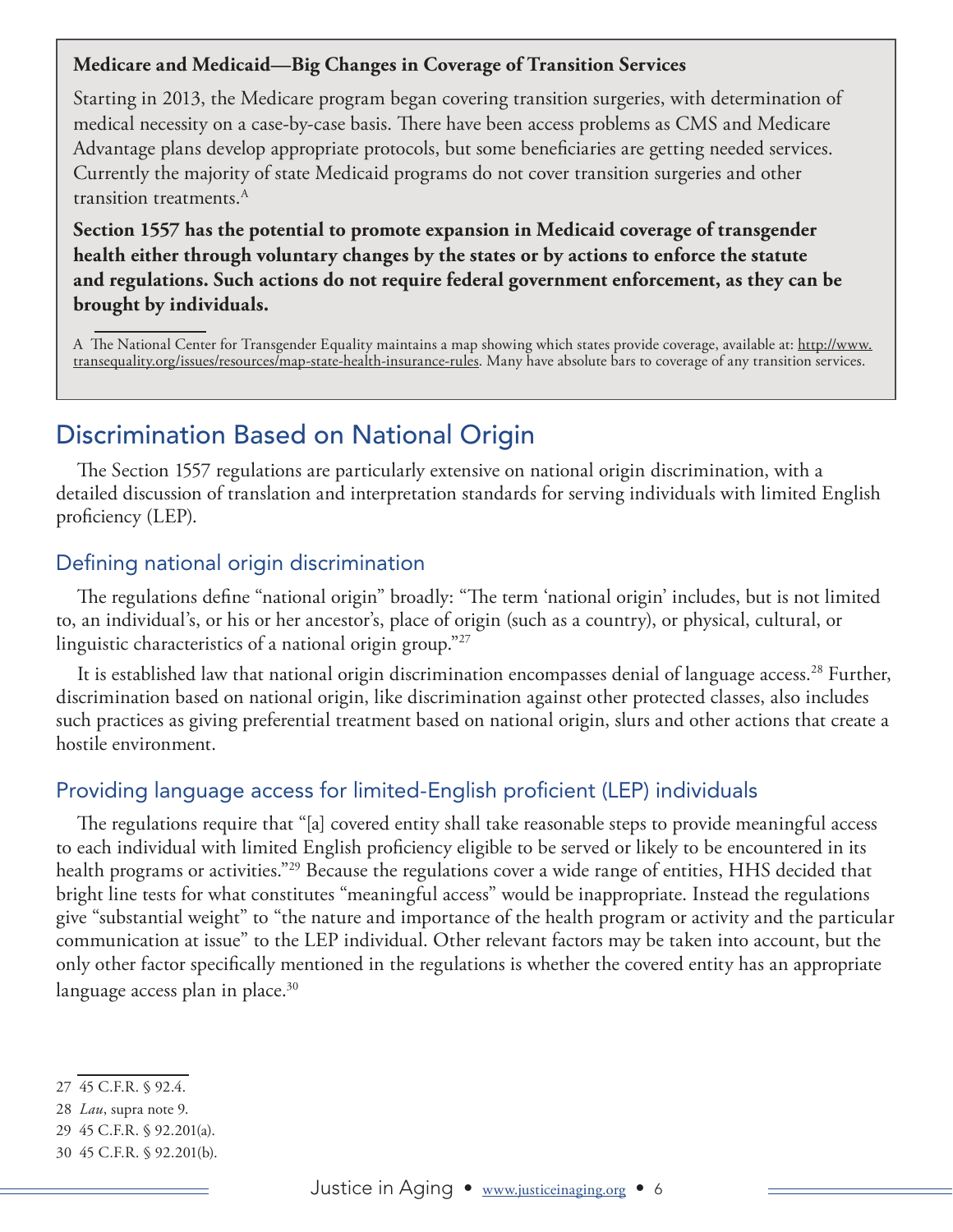#### **Interpreters**

Interpreter services must be provided "when oral interpretation is a reasonable step to provide meaningful access for that individual."31 Interpreter service must be offered without charge, must be timely, and must be provided by either "qualified" bilingual staff or a "qualified" interpreter. It is not permitted to use a staff member who is less than fully proficient in both English and the relevant non-English language. The staff member also must have a demonstrated proficiency in necessary specialized vocabulary, terminology, and phraseology.32 Qualified interpreters, in addition to meeting these requirements, also must adhere to generally accepted interpreter principles including client confidentiality.<sup>33</sup> Interpreter services may be offered either in person or remotely (language lines, video interpretation), but if video or audio is used, transmission must be clear, without lags, blurring, or audio interference.

Covered entities may not require individuals to provide their own interpreters. An accompanying adult friend or family member may be used only in emergencies or when the LEP individual specifically requests it and the accompanying adult agrees, and then only when reliance on the accompanying adult is "appropriate."34 Accompanying minor children may never be used as interpreters except in an emergency.35

**Example**: Mrs. Lopez is worried about the sudden onset of almost constant pain in her stomach. She calls the office of Dr. Smith, her primary care doctor and an in-network provider in ABC Medicare Advantage plan, requesting an urgent appointment. The doctor's office usually uses a bilingual nurse to interpret when Mrs. Lopez comes in for an appointment but the nurse is on vacation and won't be back for two weeks. Mrs. Lopez is told that she will either have to wait until the nurse returns or bring her own interpreter.

**Dr. Smith's office violated Section 1557 because it did not offer Mrs. Lopez timely, free interpreter service. The office treated her differently from other patients because of her language access needs. Further, the office should not have suggested—much less required—that Mrs. Lopez bring her own interpreter**.

#### Translations

The regulations set out no bright line for when translations are required, preferring instead a "contextualized approach."36 In commentary, however, HHS specifically addresses translation issues for long and complex documents. The agency notes that a written translation may be necessary "so the individual can refer back to or study it at a later time."<sup>37</sup> But the agency opines that in some other cases, an oral summary of the document by a qualified interpreter might be sufficient to provide meaningful access. Length and complexity of a document are not the only factors to be considered when deciding what type of language assistance is appropriate. Other factors include: the prevalence of the language in the area served, the frequency with which the entity encounters the language, whether the entity has explored the individual's communication preferences, and the cost of the assistance.<sup>38</sup>

- 31 45 C.F.R. § 92.201(d)(1).
- 32 45 C.F.R. § 92.4.
- 33 45 C.F.R. § 92.4.
- 34 45 C.F.R. § 902.201(e)(2).
- 35 45 C.F.R. § 902.201(e)(3).
- 36 81 Fed. Reg. at 31420.
- 37 81 Fed. Reg. at 31416.
- 38 *Id.*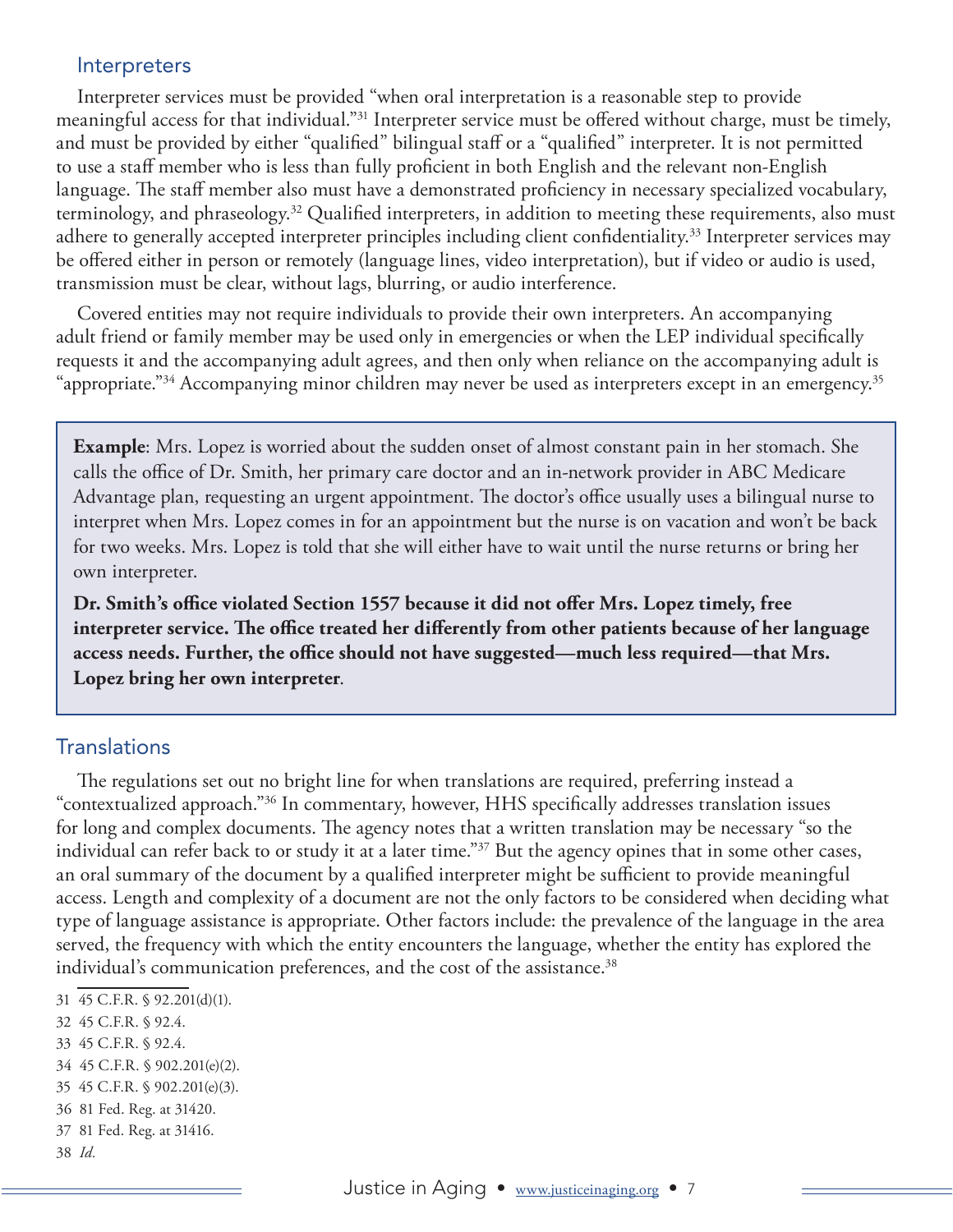**Example**: Mr. Ng, a frail 89 year old with many chronic conditions, has difficulty staying safely at home without assistance. He understands only a little spoken English, but reads Vietnamese. After an assessment, his state Medicaid agency denied Mr. Ng's request for daily home aides, saying he only qualified for one hour of assistance three days a week. The four-page denial letter, which included the basis for the state's decision and directions on how to appeal, was written in English, though Mr. Ng could ask for an interpreter to summarize its content.

**Ms. Jones, Mr. Ng's legal aid lawyer, argues that this is insufficient language assistance. Instead, the state should have translated this complex document into Vietnamese. The case-by-case approach of the rule, however, means that the guidance is not clear cut.** 

## Notices of rights and taglines

Covered entities must include notices of individual rights and multi-language taglines with every "significant" document or communication. In its commentary, HHS stressed that the definition of "significant" is broad. Significant documents include documents intended for the public such as outreach, education, and marketing materials; written notices requiring a response from an individual; as well as written notices to an individual such as those pertaining to rights or benefits.<sup>39</sup>

The notices and taglines also must be posted in a conspicuous location on the entity's website and on the wall of public areas operated by the entity.<sup>40</sup> HHS created a model notice but entities are permitted to modify the model and/or to combine the statement with others that may be required under different regulations. $41$ 

The taglines tell consumers about the availability of free language services and must appear in the top 15 languages spoken in the state where the entity operates.<sup>42</sup> National entities can use the top 15 languages nationally. Though entities have the option of using their own wording, HHS created a model tagline and translated it into 64 languages. The model says: **ATTENTION: If you speak [insert language], language assistance services, free of charge, are available to you. Call [1-xxx-xxx-xxxx] (TTY 1-xxx-xxx-xxxx)**.

For small size mailings, an abbreviated non-discrimination notice can be used and it is permitted to limit taglines to only two languages.<sup>43</sup>

**Example**: Ms. Chen speaks Mandarin Chinese, one of the top 15 languages in her state and in the United States. She is a dual eligible receiving both Medicare and Medicaid benefits. All notices about her benefits that she receives from her Medicare Part D plan, from Medicare and from her state Medicaid program should include an insert with taglines, including a Mandarin tagline, reminding her that interpreters are available to help her understand the document sent to her. Taglines also should be posted at her pharmacy, at the hospital and at the clinics, labs, and provider offices that she visits.<sup>44</sup>

41 45 C.F.R. Appendix A to Part 92.

<sup>39</sup> 81 Fed. Reg. at 31402.

<sup>40</sup> 45 C.F.R. § 92.8.

<sup>42</sup> 45 C.F.R. § 92.8(d)(1).

<sup>43</sup> 45 C.F.R. § 92.8(d)(2).

<sup>44</sup> Although OCR asserts that Part B providers who receive no other federal funding are not covered by Section 1557, OCR also estimates that almost all practicing physicians in the United States are reached by Section 1557. 81 Fed. Reg. at 31446.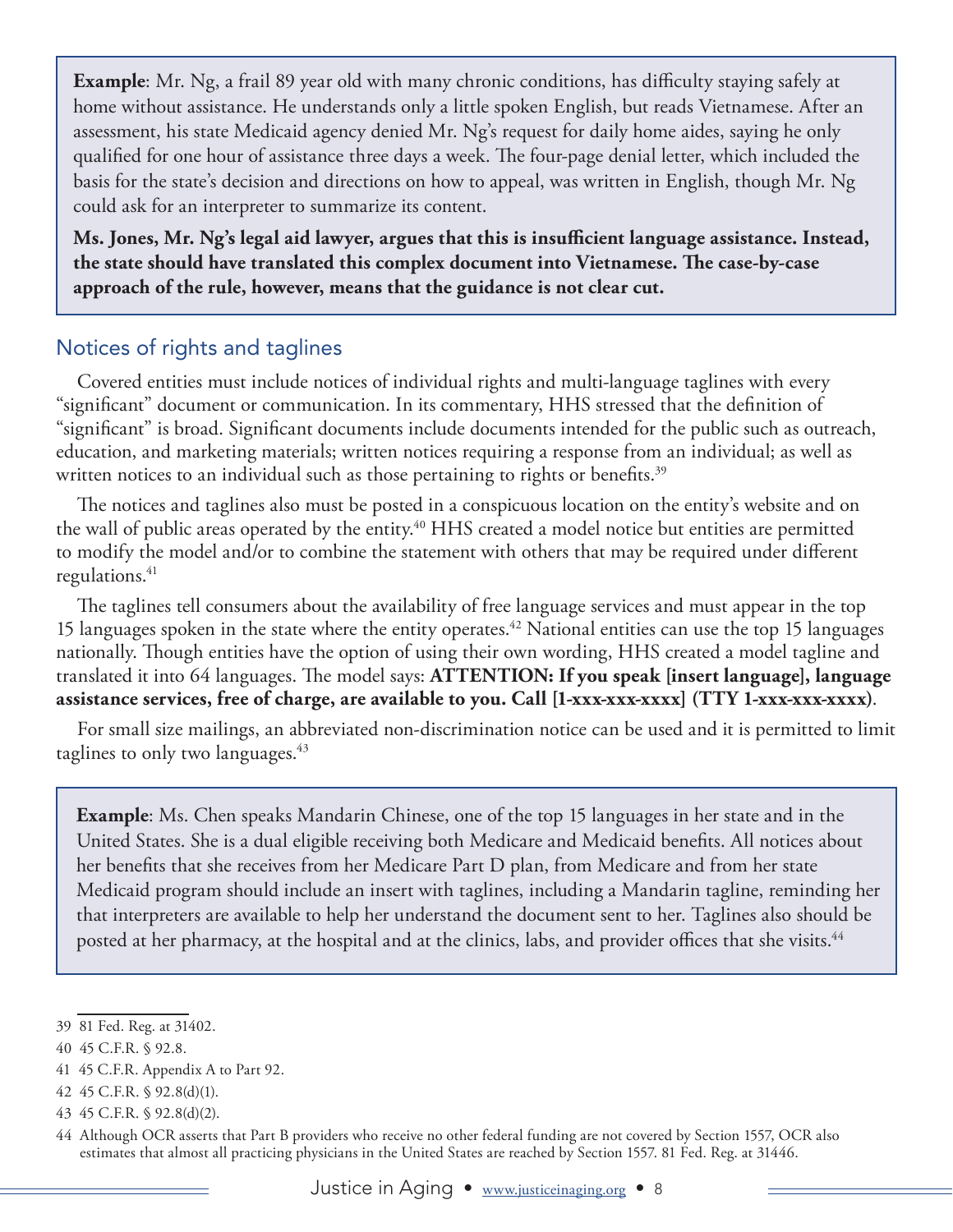# <span id="page-8-0"></span>Discrimination Based on Race and Age

The regulations say nothing specific about discrimination based on race, relying instead on existing guidance and court rulings on the topic.45 Race discrimination, however, is very much a part of Section 1557 protections.

Statistics can be a powerful tool to support a claim of race discrimination. If, for example, statistics show that a transportation provider routinely is late more often and misses appointments for black consumers compared to white consumers, those numbers could offer powerful evidence of race discrimination actionable under Section 1557.

Moreover, because Section 1557 incorporates laws addressing discrimination against a number of protected classes, the statute offers opportunities to address intersectional discrimination, that is, discrimination on the basis of race and national origin or discrimination on the basis of race and sex.

As with race discrimination, the regulations say little with respect to age discrimination. They do, however, specifically incorporate the exemption in the Age Act for any age distinctions in programs that are part of a federal, state or local statute or ordinance adopted by a legislative body.<sup>46</sup> Thus, for example, the age restrictions for Medicare eligibility are exempt from coverage by Section 1557, as are age limitations for state Medicaid programs pursuant to state or federal law. In contrast, age limitations imposed solely by regulatory agencies, without accompanying statutory authority, would be subject to scrutiny under the regulations.

#### **Arbitrary Cut-Offs or Medically Justified?**

There is potential for age discrimination in many different areas. Age cut-off for transplants or for gender reassignment surgery; a failure to provide the same coverage for psychiatric services to older adults as to younger adults; or home care assessments that disproportionately exclude older adults by ignoring IADL needs are just a few examples. Medical justifications, if offered, can be scrutinized, looking at whether they are solid or a pretext for discrimination.

# Discrimination Based on Disability

The regulations on disability-based discrimination require that covered entities take appropriate steps to ensure that communications with individuals with disabilities are as effective as communications with others in health programs and activities. Entities also must provide appropriate auxiliary aids and services for persons with impaired sensory, manual or speaking skills.<sup>47</sup> The requirement to provide auxiliary aids and services applies to all covered entities, regardless of size or number of employees.<sup>48</sup> The regulations also require that buildings meet certain accessibility requirements if construction or modification is commenced on or after July 18, 2016.<sup>49</sup> Further, the regulations require that covered entities make reasonable modifications to policies, practices and procedures when necessary to avoid discrimination on the basis of disability. HHS adopts the standards of the Americans with Disability Act to determine reasonableness.<sup>50</sup>

<sup>45</sup> 81 Fed. Reg. at 31387.

<sup>46 45</sup> C.F.R. § 92.2(b)(1). See also the HHS discussion available at [http://www.hhs.gov/civil-rights/for-individuals/age-discrimination/](http://www.hhs.gov/civil-rights/for-individuals/age-discrimination/index.html) [index.html](http://www.hhs.gov/civil-rights/for-individuals/age-discrimination/index.html).

<sup>47</sup> 45 C.F.R. § 92.202.

<sup>48</sup> 81 Fed. Reg. at 31407.

<sup>49</sup> 45 C.F.R. § 92.203.

<sup>50</sup> 45 C.F.R. § 92.205.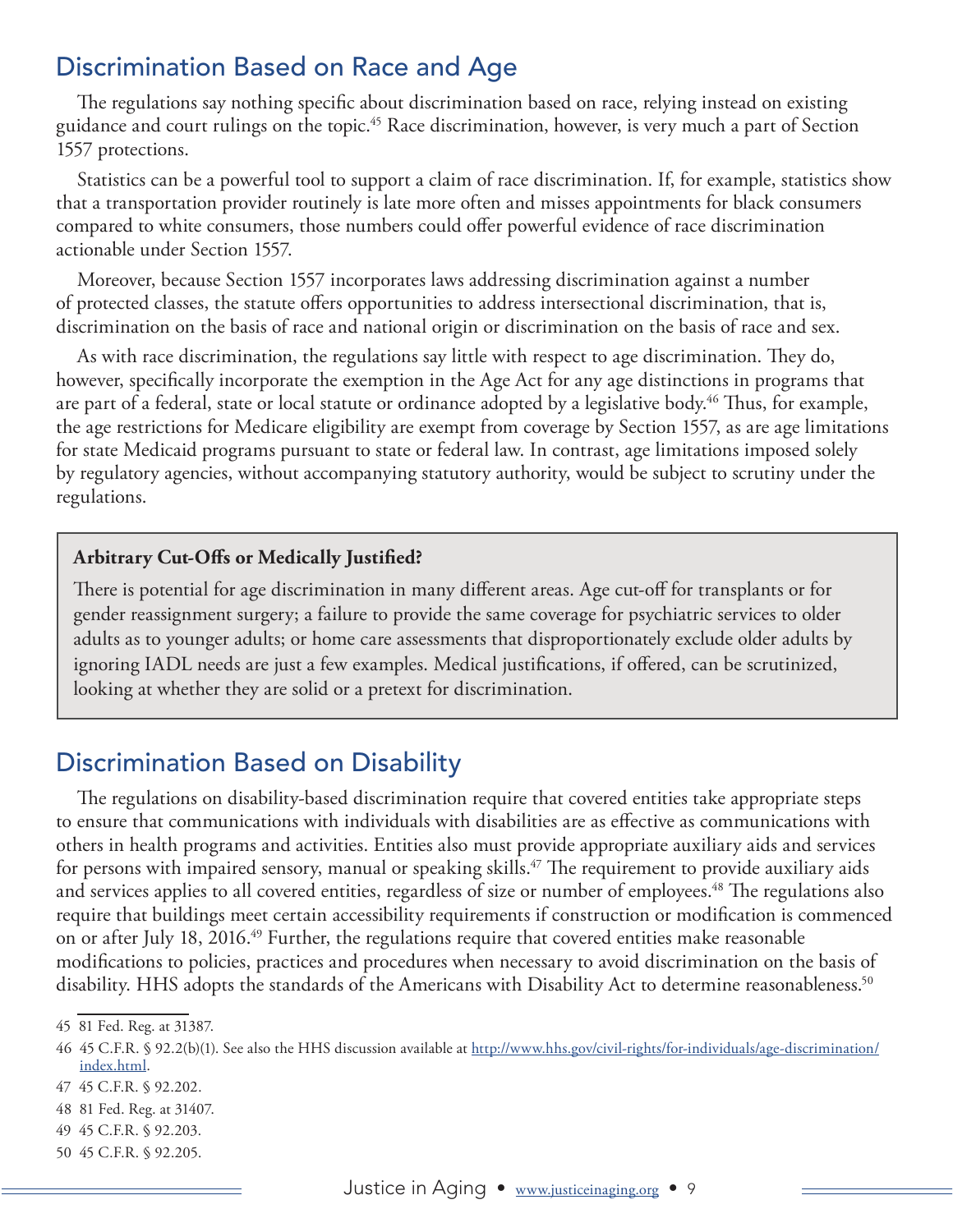<span id="page-9-0"></span>Electronic communications must also be accessible, although there is a financial hardship exception.<sup>51</sup>

Perhaps as important as the regulations themselves is the commentary in which HHS takes the position that Section 1557 encompasses a ban on the unnecessary segregation of individuals with disabilities, and thus is another statutory basis for *Olmstead* claims.<sup>52</sup>

# How is Section 1557 Enforced?

### Enforcement mechanisms

Individuals and their advocates have multiple ways of enforcing the non-discrimination provisions of Section 1557.

- **Complain to the entity involved, using established grievance procedures**. If the individual is a member of a managed care plan and either the plan or its contractors engaged in the prohibited conduct, file a complaint with the plan itself. All covered entities are responsible for adopting appropriate grievance procedures for dealing with Section 1557 complaints.<sup>53</sup>
- File an administrative complaint with the Office of Civil Rights at HHS.<sup>54</sup> If OCR finds a covered entity is noncompliant, HHS can issue a corrective action plan (CAP) that allows the covered entity to work toward compliance. Further noncompliance can result in loss of Federal financial assistance, and/or a referral to the U.S. Department of Justice with a recommendation to bring enforcement proceedings against the entity.
- **File an enforcement action in federal district court against the covered entity for failing to comply with Section 1557's mandate**. Individuals need not raise their discrimination claims through the administrative complaint process prior to filing a lawsuit, except for age discrimination claims.55 Compensatory damages are available under Section 1557 in either appropriate administrative and judicial actions brought under the rule.<sup>56</sup> Judicial enforcement actions can be brought under a private right of action and a disparate impact theory of discrimination, even where this avenue might not have been available in the corresponding civil rights statute.<sup>57</sup> For example, courts have held a private right of action does not exist in the Title VI context to enforce language access claims based on a disparate impact theory of discrimination;58 such a bar does not exist when raising a language access claim under Section 1557.

There is no requirement to exhaust internal grievance processes before filing an OCR complaint and no requirement to file with OCR before going directly to federal court.

57 81 Fed. Reg. at 31439-40.

<sup>51</sup> 45 C.F.R. § 92.204.

<sup>52</sup> *Olmstead v. L.C.*, 527 U.S. 581 (1999). In *Olmstead* and subsequent cases, courts have found that Title II of the Americans with Disabilities Act and Section 504 of the Rehabilitation Act of 1973 require provision of services to individuals with disabilities in the most integrated setting appropriate to their needs. For more discussion of the importance of *Olmstead* to the aging community, see Justice in Aging's issue brief, ADA at 25, Aging Advocates Celebrate Partnership and Programs, available at [http://justiceinaging.org/](http://justiceinaging.org/wp-content/uploads/2015/06/ADA-at-25_Aging-Advocates-Celebrate-Partnership-and-Progress.pdf) [wp-content/uploads/2015/06/ADA-at-25\\_Aging-Advocates-Celebrate-Partnership-and-Progress.pdf](http://justiceinaging.org/wp-content/uploads/2015/06/ADA-at-25_Aging-Advocates-Celebrate-Partnership-and-Progress.pdf).

<sup>53</sup> 45 C.F.R. § 92.7.

<sup>54</sup> For more information on the administrative complaint process or to file one with OCR, see [http://www.hhs.gov/civil-rights/filing-a](http://www.hhs.gov/civil-rights/filing-a-complaint/index.html)[complaint/index.html.](http://www.hhs.gov/civil-rights/filing-a-complaint/index.html)

<sup>55</sup> 81 Fed. Reg. at 31394, 31441.

<sup>56</sup> 45 C.F.R. § 92.301.

<sup>58</sup> *Alexander v. Sandoval*, 532 U.S. 275 (2001).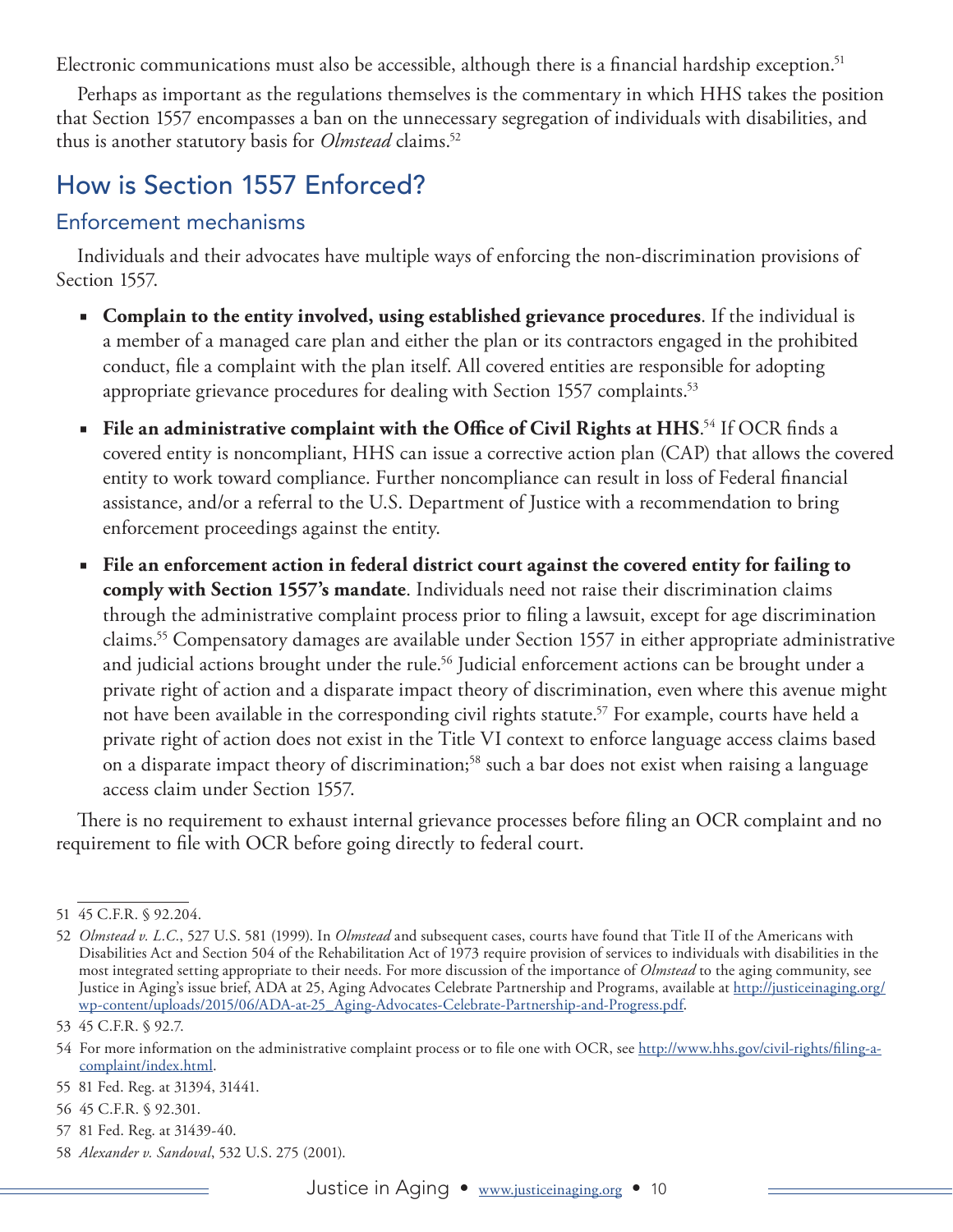## Examples of Cases and Administrative Enforcement Actions Brought Under Section 1557

A number of cases and OCR enforcement actions have already been brought under Section 1557. A few notable examples, many of which are still pending:

- *Rumble v. Fairview Health Services*, 2015 WL 1197415 (D. Minn. 2015): Plaintiff Jake Rumble brought a lawsuit under Section 1557 and state law against a hospital and emergency physician group alleging that he received worse care as a transgender man. *Rumble* is noteworthy because it interprets Section 1557 as creating "a new, health-specific, anti-discrimination cause of action that is subject to a singular standard, regardless of the plaintiff's protected class status."59 The federal regulations reference this language from *Rumble* when specifying that a private right of action exists under Section 1557.<sup>60</sup>
- *Franciscan Alliance, Inc. v. Burwell*, is a pending case challenging Section 1557 regulations. Eight states and three private healthcare providers sued HHS, alleging that its rule interpreting Section 1557 to include gender identity and termination of pregnancy violated the Religious Freedom Restoration Act and the Administrative Procedure Act, among others.<sup>61</sup> The plaintiffs took specific issue with the rule defining the gender identity spectrum as including an array of possible gender identities beyond male and female. A federal district court in Texas granted plaintiffs' motion for preliminary injunction, enjoining HHS from enforcing Section 1557's prohibition of discrimination on the basis of gender identity and termination of pregnancy, until a decision on the merits is made.<sup>62</sup> Note that the injunction only applies to gender identity and termination of pregnancy, not other protected classes covered under Section 1557. Furthermore, as the injunction applies only to HHS, private plaintiffs can still challenge discrimination on these bases in federal court.
- The Mexican American Legal Defense and Education Fund (MALDEF), along with other civil rights and health consumer organizations, filed an administrative complaint challenging California's low Medicaid reimbursement rates under Section 1557 and other civil rights statutes.<sup>63</sup> Since Latino Californians, when compared to other groups, are over-represented among Medi-Cal enrollees, the state's low reimbursement rates and long wait times to access services are alleged to discriminate against Latino Medi-Cal beneficiaries on the basis of race and ethnicity.
- The National Health Law Program (NHeLP) and The AIDS Institute filed an administrative complaint alleging that qualified health plans in Florida had placed all HIV/AIDS medications, including generics, on the highest cost-sharing tier, discouraging people with HIV and AIDS from enrolling in their health plans.<sup>64</sup> This, they claimed, violated Section 1557 and other statutes because the plans were discriminating on the basis of disability.
- In *Robinson v. Dignity Health*, 4:16-CV-03035, filed June 6, 2016, plaintiff Josef Robinson filed

<sup>59</sup> *Rumble v. Fairview Health Services*, 2015 WL 1197415, at \*11 (D. Minn. Mar. 16 2015).

<sup>60</sup> 81 Fed. Reg. at 31439-40.

<sup>61</sup> *Franciscan Alliance*, supra note 5.

<sup>62</sup> *Id*.

<sup>63</sup> See administrative complaint, filed December 15, 2015, available at: [http://www.seiu-uhw.org/wp-content/blogs.dir/166/files/2015/12/](http://www.seiu-uhw.org/wp-content/blogs.dir/166/files/2015/12/CivilRightsComplaint_Text_12.15.15.pdf) [CivilRightsComplaint\\_Text\\_12.15.15.pdf.](http://www.seiu-uhw.org/wp-content/blogs.dir/166/files/2015/12/CivilRightsComplaint_Text_12.15.15.pdf)

<sup>64</sup> See complaint, filed May 29, 2014, available at: [http://www.healthlaw.org/component/jsfsubmit/](http://www.healthlaw.org/component/jsfsubmit/showAttachment?tmpl=raw&id=00Pd000000B9TMYEA3) [showAttachment?tmpl=raw&id=00Pd000000B9TMYEA3](http://www.healthlaw.org/component/jsfsubmit/showAttachment?tmpl=raw&id=00Pd000000B9TMYEA3).